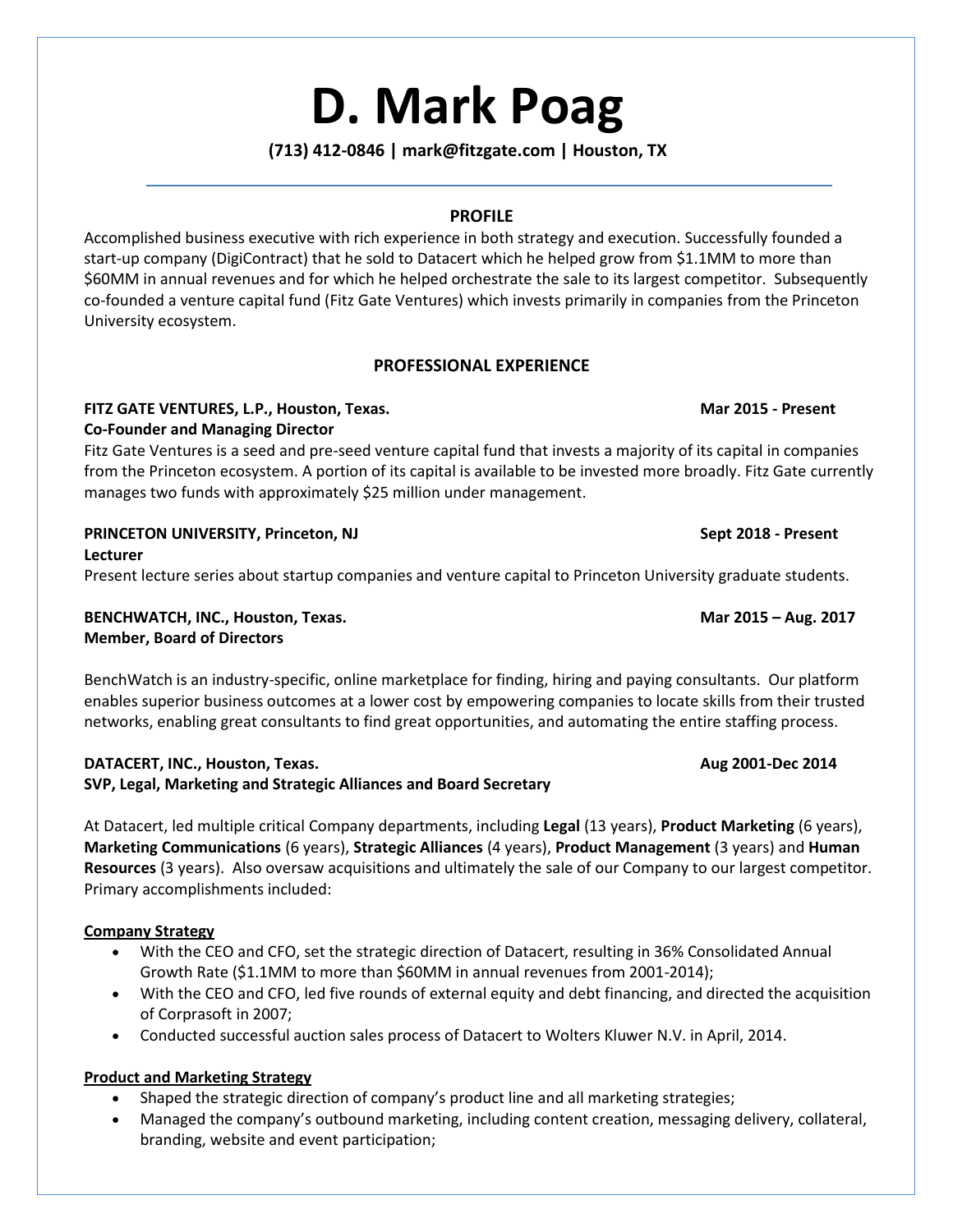• Our marketing initiatives generated more than 50 percent of the total new software sales pipeline opportunities.

# **Strategic Alliances**

- Responsible for all business development and partnership operations including strategic planning, budgets and personnel;
- Developed and executed short and long term corporate business development and strategic alliances business plan;
- Our Alliance Partner Program drove 25 percent of Datacert's annual new software sales orders.

# **Legal and Regulatory**

- Oversee all transactional, litigation, corporate fundraising and regulatory activities for the company;
- Lead negotiation of all company software and service agreements;
- As Corporate Secretary, lead investor relations and maintain corporate records;
- Recognized as "Outstanding Solo Corporate Counsel" by the Association of Corporate Counsel and the Houston Business Journal.

# **DIGICONTRACT, INC., Houston, Texas. 2000 - 2001**

**Founder, President and CEO***.* Application service provider of document collaboration technologies and services for the corporate legal market.

- Directed the formation and funding of DigiContract, including the development and testing of software, raising seed and professional investor rounds of financing and managing software, sales, business development and executive staff;
- Grew to 14 full-time employees in a 2-year period;
- Conducted the successful sale of company to Datacert, Inc. in August 2001.

# **BRACEWELL & PATTERSON, L.L.P., Houston, Texas. 1997 - 2000**

# **Associate***.*

Represented lenders, borrowers, buyers and sellers in a wide variety of commercial transactions, including the purchase and monetization of electric power supply contracts, the roll-up of oil field service companies, the purchase and sale of real and personal property and the stock of corporations, the syndication of term and revolving loans, the delivery of electric energy, and the sale of Section 29 tax credits.

# **EDUCATION**

**TULANE UNIVERSITY SCHOOL OF LAW** New Orleans, LA **Doctor of Jurisprudence, May 1997 (Cum Laude)** David L Herman Legal Ethics Award and CALI Excellence award for Securities Regulation. **TULANE UNIVERSITY**, A.B. FREEMAN SCHOOL OF BUSINESS New Orleans, LA **Master of Business Administration, May 1997**

Freeman School Dean's List and Morton A. Aldrich Scholarship recipient.

# **PRINCETON UNIVERSITY PRINCETON UNIVERSITY Bachelor of Arts, June 1993**